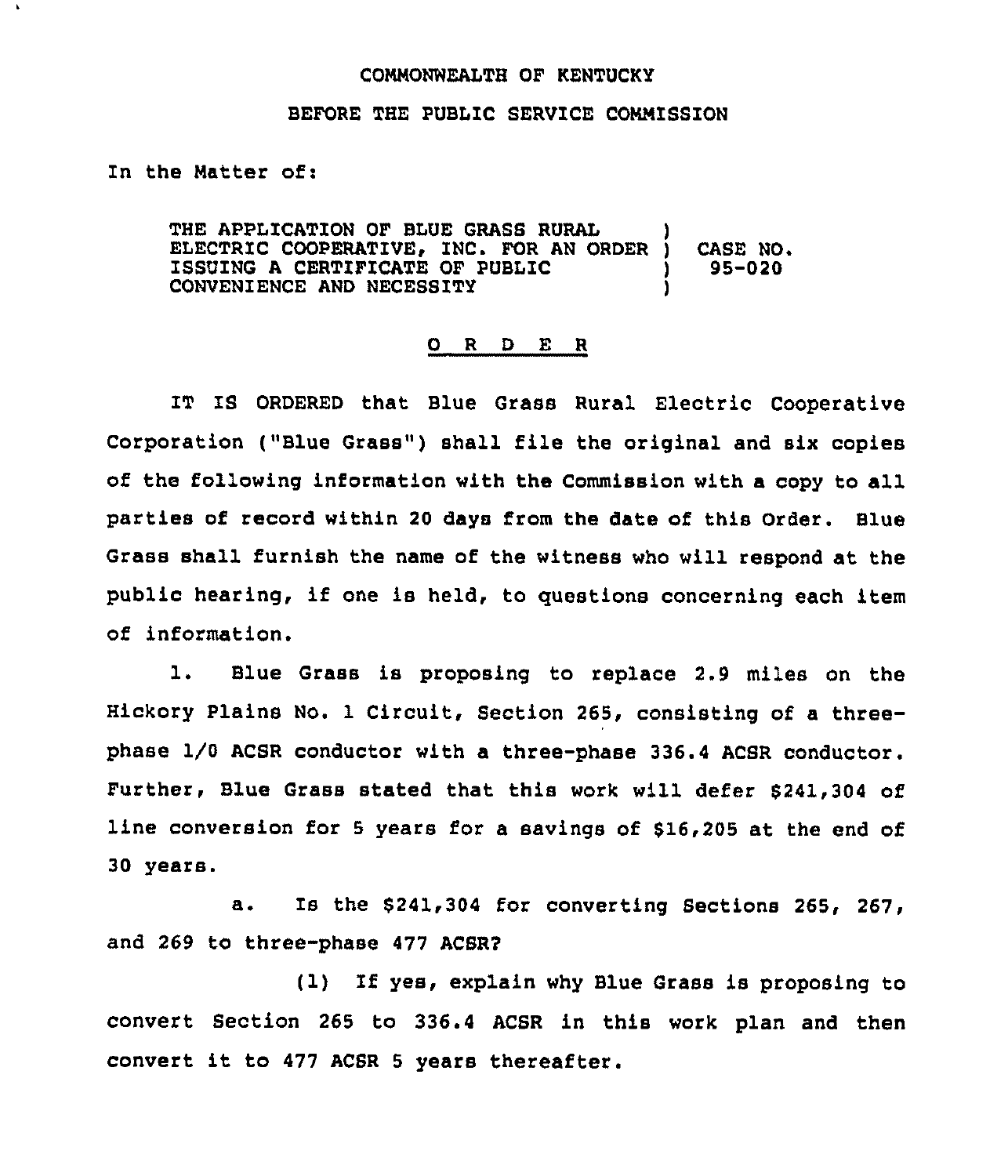(2) If no< indicate whioh line sections will be converted to 477 ACSR.

b. Explain how the 915,205 was derived and provide all supporting calculations.

2. Refer to the two present-worth cost analyses; the first entitled, "Hickory Plains FD No. <sup>1</sup> ALT No. 1," and the second entitled, "Hickory Plains FD No. 1 Solution."

a. Both studies show under the column, "New Construction/Nalntenance," that 3.9 miles was to be upgraded in 1994 and another 3.9 miles ia to be upgraded in 1999. Explain why the cost is not the same in both studies. Also, provide the line sections which were to be upgraded in 1994 and those to be upgraded in 1999.

b. Why are the amounts in the columns entitled, "PK KW Losses," equal in both studies?

o. Explain how the numbers under the column entitled, "P.W. of Inflated Cost (8) Losses," were derived.

d. If any of the information provided in these two studies is not correct, provide a revised copy of the two studies with an explanation of the changes.

Refer to the voltage drop studies provided with the  $3.$ application. Explain why the conductor size was left blank for the following line sections. Provide a revised copy showing the conductor size.

> Davis Feeder 3 - Section 48. a.

b. Hickory Plains Feeder <sup>4</sup> - Section 282.

 $-2-$